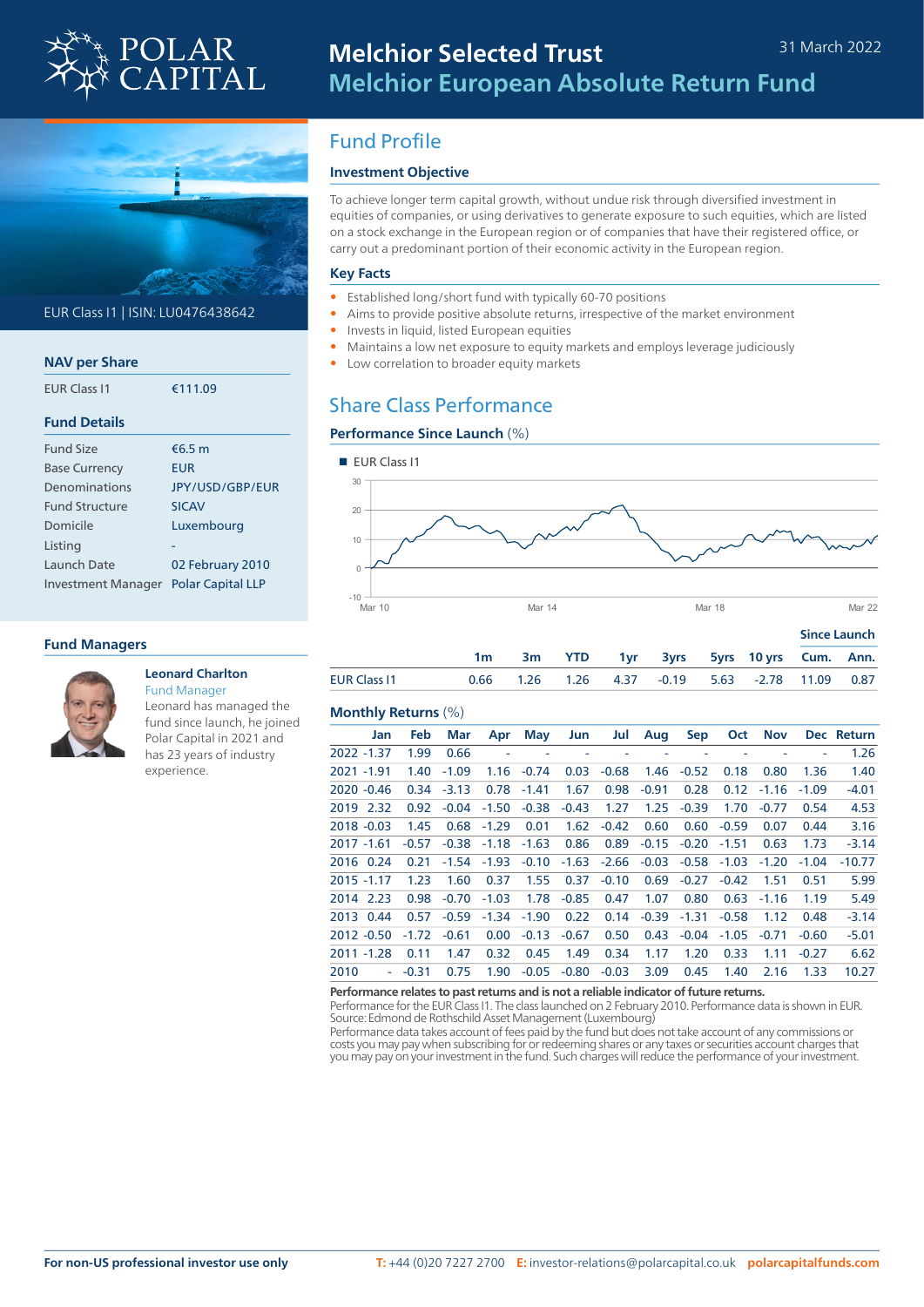# Portfolio Exposure & Attribution

As at 31 March 2022

## **Top 10 Long Positions** (%)

| <b>Fluidra SA</b>                                                                   | 3.1     |
|-------------------------------------------------------------------------------------|---------|
| Scout24 SE                                                                          | 3.1     |
| Vivendi SA                                                                          | 3.0     |
| Laboratorios Farmaceuticos Rovi                                                     | 2.5     |
| <b>Howden Joinery Group</b>                                                         | 2.4     |
| Robertet SA                                                                         | 2.3     |
| Ferguson                                                                            | 2.3     |
| <b>ASML Holding NV</b>                                                              | 2.3     |
| FinecoBank Banca Fineco SpA                                                         | 2.2     |
| <b>ASR Nederland NV</b>                                                             | 2.1     |
| <b>Total</b>                                                                        | 25.2    |
| <b>Total Number of Positions</b>                                                    | 59      |
| Long                                                                                | 45      |
| Short                                                                               | 14      |
| <b>Market Capitalisation Exposure (%)</b>                                           |         |
| Large ( $\geq$ $\leq$ 5 bn)                                                         | 45.2    |
| Medium (€1 bn to €5 bn)                                                             | 50.4    |
| Small (<€1 bn)                                                                      | 4.4     |
| Composition $(\%)$                                                                  |         |
| Largest single equity long                                                          | 3.1     |
| No. of long positions                                                               | 45.0    |
| Largest single equity short                                                         | $-3.7$  |
| No. of short positions                                                              | 14.0    |
| Futures & Options (%)                                                               | $-56.4$ |
| Risk / Return Since Inception                                                       |         |
| Best Month (%)                                                                      | 3.09    |
| Worst Month (%)                                                                     | $-3.13$ |
| Positive Months (%)                                                                 | 52.74   |
| Volatility of Returns (%)                                                           | 3.82    |
| <b>Sharpe Ratio</b>                                                                 | 0.25    |
| Performance Attribution - 1 Month (%)                                               |         |
| <b>Long Positions</b>                                                               | $-0.09$ |
| <b>Short Positions</b>                                                              | 0.75    |
| Performance attribution is calculated in EUR<br>on a relative basis over the month. |         |



#### **Sector Exposure** (%)

|                               | ■ Long | ■ Short | $\bullet$ Net |
|-------------------------------|--------|---------|---------------|
| <b>Consumer Discretionary</b> | 22.6   | $-5.9$  | 16.7          |
| Industrials                   | 22.4   | $-8.9$  | 13.4          |
| <b>Financials</b>             | 12.1   | 0.0     | 12.1          |
| <b>Consumer Staples</b>       | 8.6    | 0.0     | 8.6           |
| Health Care                   | 7.1    | $-2.5$  | 4.6           |
| <b>Real Estate</b>            | 4.4    | 0.0     | 4.4           |
| <b>Basic Materials</b>        | 2.8    | 0.0     | 2.8           |
| <b>Utilities</b>              | 1.5    | 0.0     | 1.5           |
| Technology                    | 8.3    | $-9.6$  | $-1.3$        |
| Energy                        | 0.0    | $-3.1$  | $-3.1$        |
| <b>Futures &amp; Options</b>  | 0.0    | $-69.5$ | $-69.5$       |



### **Geographic Exposure** - Top Long & Short (%)

|                         | ■ Long | ■ Short | $\bullet$ Net |        |       |           |  |
|-------------------------|--------|---------|---------------|--------|-------|-----------|--|
| <b>United Kingdom</b>   | 19.7   | $-6.8$  | 12.9          |        |       |           |  |
| Spain                   | 11.5   | 0.0     | 11.5          |        |       |           |  |
| France                  | 9.6    | $-1.9$  | 7.6           |        |       |           |  |
| <b>Netherlands</b>      | 6.7    | 0.0     | 6.7           |        |       |           |  |
| Finland                 | 5.3    | 0.0     | 5.3           |        |       |           |  |
| Ireland                 | 3.7    | 0.0     | 3.7           |        |       |           |  |
| Luxembourg              | 2.8    | 0.0     | 2.8           |        |       |           |  |
| Austria                 | 2.3    | 0.0     | 2.3           |        |       |           |  |
| Portugal                | 2.1    | 0.0     | 2.1           |        |       |           |  |
| Jersey                  | 1.4    | 0.0     | 1.4           |        |       |           |  |
| Other                   | 24.9   | $-52.0$ | $-27.1$       |        |       | $\bullet$ |  |
| <b>European Futures</b> | 0.0    | $-38.9$ | $-38.9$       |        |       |           |  |
|                         |        |         |               | $-100$ | $-50$ | 0         |  |

Note: Totals may not sum due to rounding. It should not be assumed that recommendations made in future will be profitable or will equal performance of the securities in this document. A list of all recommendations made within the immediately preceding 12 months is available upon request.

# Share Class Information

|                    |                       |                         |                | <b>Minimum</b>              | Ann.        | Perf.             |
|--------------------|-----------------------|-------------------------|----------------|-----------------------------|-------------|-------------------|
| <b>Share Class</b> | <b>Bloomberg ISIN</b> |                         | <b>SEDOL</b>   | Investment OCF <sup>+</sup> | <b>Fee</b>  | Fee <sup>++</sup> |
| <b>EUR11</b>       |                       | MELEUB1 LX LU0476438642 | B5WG7J8        | USD 10.000 1.81% 1.50%      |             | 20%               |
| EUR <sub>L1</sub>  |                       | LU2085695208            |                | USD 250,000 1.36% 1.00% 20% |             |                   |
| USD I2 Hdg         |                       | MELEUB2 LX LU0476438725 | <b>B5W21X8</b> | USD 10.000 1.81% 1.50% 20%  |             |                   |
| GBP I7 Hdg         |                       | MELEURD LX LU0476439020 | B5VK9P1        | USD 10.000 1.82% 1.50% 20%  |             |                   |
| GBP H Hdg          |                       | MELEURH LX LU0572597879 | B592F62        | <b>USD 5.000</b>            | 2.06% 1.75% | 20%               |
| GBP C Hdg          |                       | MELEURCLX LU0476438998  |                | USD 10,000                  | 2.30% 2.00% | 20%               |
| JPY 13 Hdg         |                       | MELEB3H LX LU0706247375 | B72W4O6        | USD 10.000 1.64% 1.50% 20%  |             |                   |
|                    |                       |                         |                |                             |             |                   |

**† Ongoing Charges Figure (OCF)** is the latest available, as per the date of this factsheet

**† † Performance Fee** 20% of return in excess of 1 month €STR. Half of the performance fee is deferred and retained in the fund for a period of two years.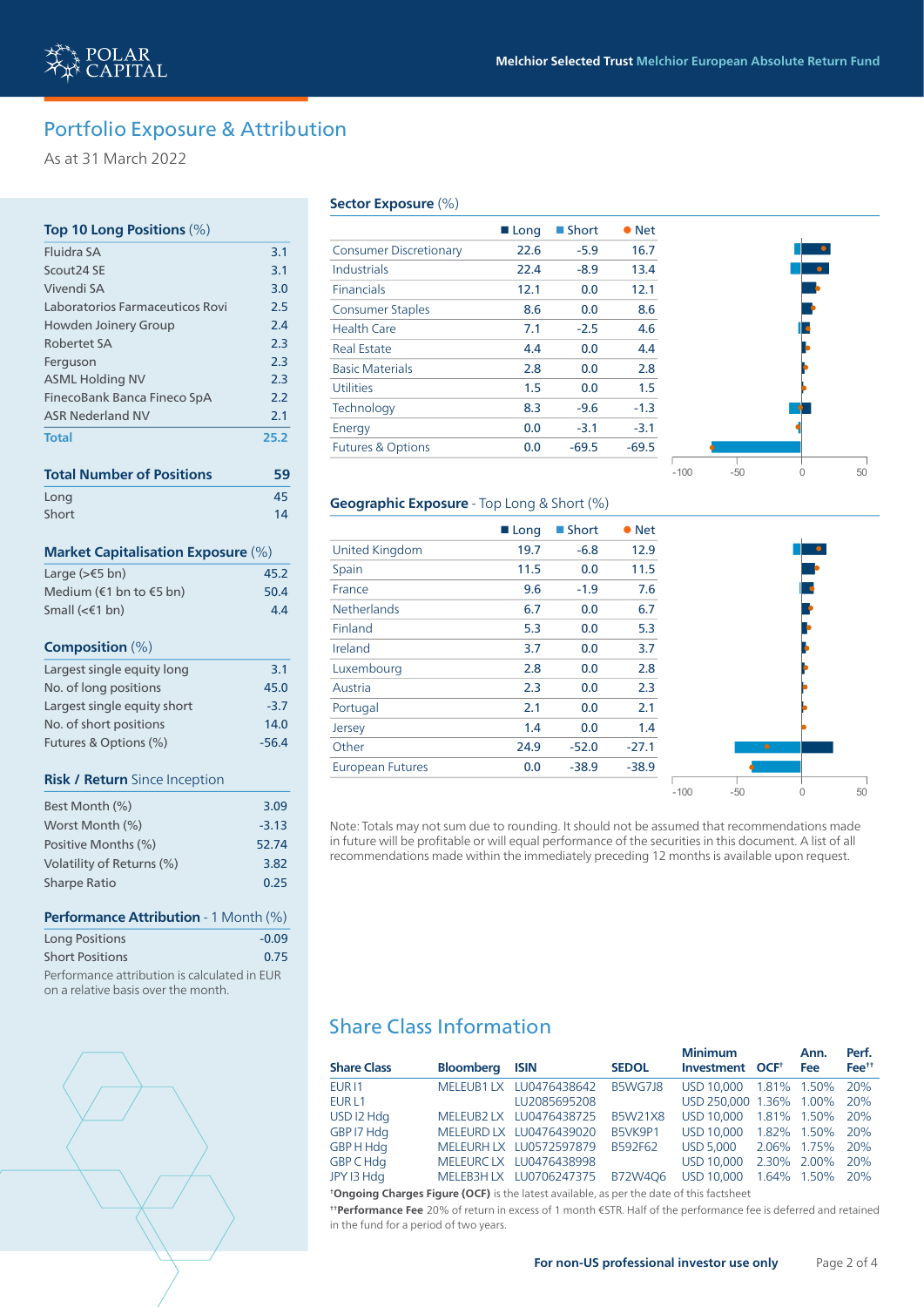

# Fund Manager's Comments

#### **Investment background**

March and the first quarter in general were dramatic periods in both world and stock market history. Following Russia's invasion of Ukraine, the potential for conflict to escalate into WW III caused an explosion in volatility and the market to collapse in early March such that several European indices ended up in correction territory having dropped over 15% from their recent peak.

Unusually, but understandably, notable macroeconomic developments took a secondary focus: accelerating inflation, the start of a hiking cycle from the Federal Reserve and momentary inversion of the 2-year/10-year US yield curve. Historically, the latter has had a very strong track record of preceding (predicting) a recession. Nevertheless, equities recovered impressively after their initial losses and delivered a positive return in March, with the MSCI Europe up 42 bps and Stoxx 600 up 61 bps for the month.

Commodity prices continued to surge in the wake of the invasion as global supply-chain disruption worsened with yet another severe blow. Energy, metals and agricultural commodities all experienced significant rallies, with crude oil breaking past the \$120 per barrel mark before falling back later in the month. With inflation already at 40-year highs (7.9% in the US in February; 5.9% in the Eurozone, the highest since the single currency formation), these price spikes have only complicated the challenges facing central banks. Coming into 2022, the FOMC's dot plot of interest rate expectations anticipated three 25bps hikes in the year but after the first 25bps move in March, consensus had shifted to a further six. Since that meeting, however, the market has now priced in a total of nine hikes this year.

In terms of fund strategies, typical 60-40 equity/bond asset allocation strategies suffered over the first quarter as bonds derated. This should have implications for future asset allocation and should be supportive of the demand for alternatives, in our view.

#### **Strategy highlights**

The Fund returned 0.7% in the month versus 0.8% for MSCI Europe, in euro terms. The long book underperformed, returning -0.09%, while the short book outperformed with a 0.75% return. After the substantial recovery in markets from the trough, we continue to be cautious on the year ahead for the equity market and expect continuing volatility.

The largest positive contributor on the long side was SBanken (47 bps) as its takeover by DNB was cleared by the Norwegian Competition Tribunal in the month, thus successfully overturning the initial regulatory rejection of the deal in late 2021. The second largest contribution was made by ASR Nederland (23 bps) which reversed its late February losses as the market began to give it credit for its strong FY21 results. These seemed to have been initially neglected as they coincided with the morning of the Russian invasion of Ukraine. The broader sector also likely buoyed the stock, with the SXIP up 4.8% in March.

Another strong contribution was made by Befesa (20 bps) as the stock benefited from sell-side buy initiations as well as the prospect of metal commodities inflation providing a top-line tailwind to offset energy and other key input cost inflation headwinds.

The largest detractor on the long side was Renishaw (-22 bps) as investor concern grew over industrials in the automotive supply chain with the conflict in Ukraine further adding to key component shortages for the sector and delaying production. Another large detractor was Vonovia (-21 bps) as the stock underperformed despite reporting robust earnings with cash flow ahead of expectations and

lower vacancy rates as the increasingly hawkish rates environment outweighed the strong results. Howden Joinery (-20 bps) was another significant detractor as the stock reversed its sharp outperformance in the final days of February on the back of strong full-year results. The deteriorating backdrop with declining consumer confidence and household expenditure inflation were also likely to have held back the share price somewhat.

The largest positive contribution on the short side was made by our position in a household appliances manufacturer (+27 bps) as the stock came under pressure in the wake of declining consumer confidence, weakening appliance demand and rising input cost concerns. The second largest contribution was made by our position in an e-learning and HR solutions provider (+18 bps) as the stock gyrated along with the broader market movements thus reversing some of its gains from the previous month. Another significant contribution was made by our position in a small domestic appliances manufacturer (+10 bps) which, apart from being impacted by broader market movements, was adversely impacted by a cut to its guidance for FY22 when it reported its full-year results earlier in the month.

The largest detractor on the short side was our position in a provider of legal and other corporate services (-10 bps) as the launch of an official offer ended the uncertainty around the bid for the company. The second largest detractor was our position in a rail OEM (-5 bps) as investor relief on the company reporting better than guided for free cash flow (a key concern on the stock) outweighed the miss on both earnings and guidance for FY22 when the company reported its full-year results earlier in March. A similar negative contribution was made by our position in an engineering and construction company (-5 bps) which benefited somewhat from positive news flow related to orders.

#### Leonard Charlton

6 April 2022

It should not be assumed that recommendations made in future will be profitable or will equal performance of the securities in this document. A list of all *recommendations made within the immediately preceding 12 months is available upon request.*